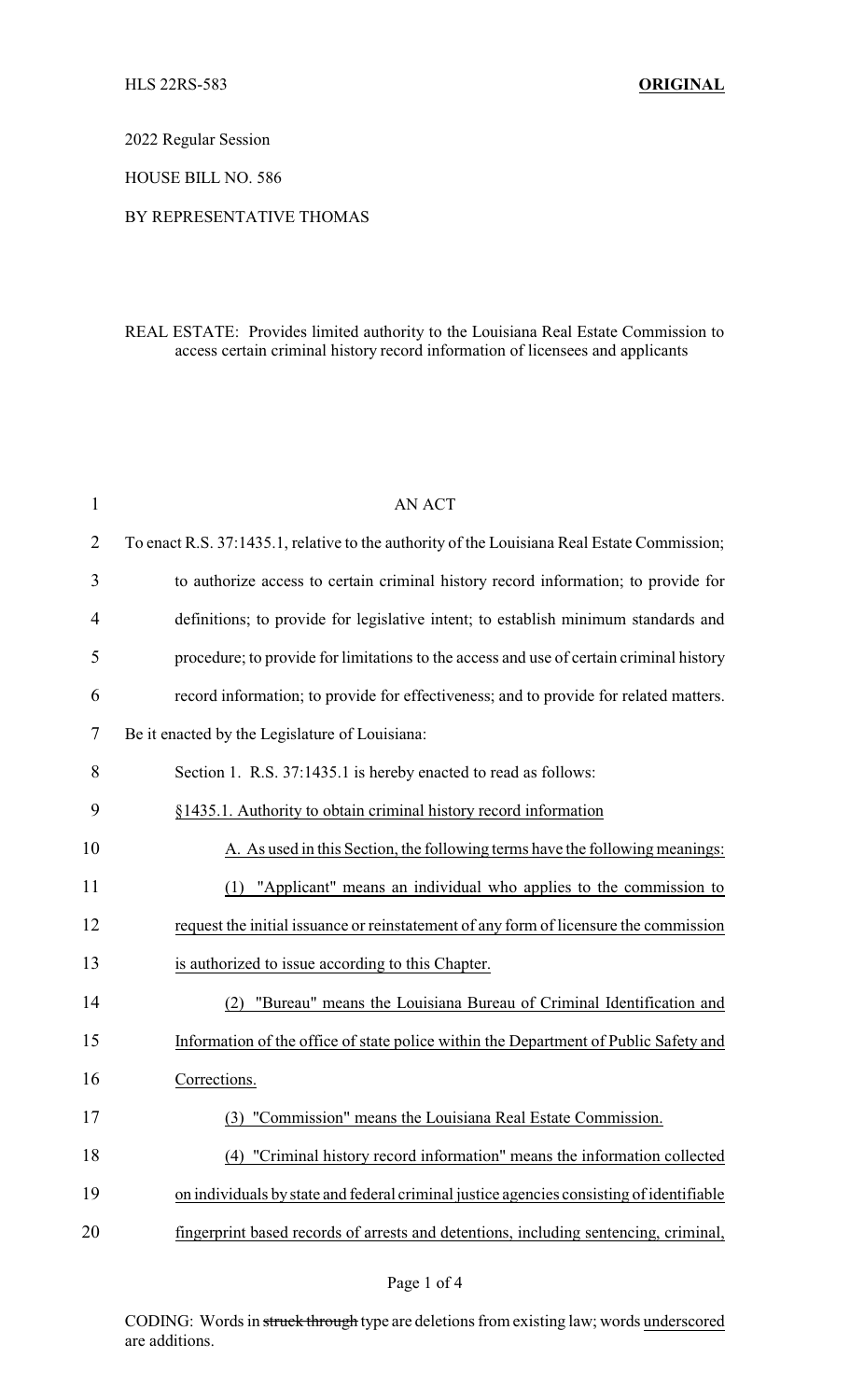| $\mathbf{1}$   | and release. It shall not include intelligence information gathered for investigatory     |  |
|----------------|-------------------------------------------------------------------------------------------|--|
| $\overline{2}$ | purposes or any identification information which does not indicate involvement of         |  |
| 3              | the individual in the criminal justice system.                                            |  |
| 4              | "FBI" means the Federal Bureau of Investigation of the United States<br>(5)               |  |
| 5              | Department of Justice.                                                                    |  |
| 6              | (6) "Licensure" means any form of licensure the commission is authorized                  |  |
| 7              | to issue according to this Chapter.                                                       |  |
| 8              | $B(1)$ The legislature hereby finds and declares it is vitally important to the           |  |
| 9              | public health, interest, and welfare to protect Louisiana citizens, their residences, and |  |
| 10             | other property by reasonably regulating the licensure of persons performing real          |  |
| 11             | estate activity in the state.                                                             |  |
| 12             | $(2)(a)$ Accordingly, pursuant to this Section, the commission is hereby                  |  |
| 13             | authorized to request and obtain state and national criminal history record               |  |
| 14             | information from the bureau and the FBI regarding each applicant.                         |  |
| 15             | (b) Notwithstanding Subparagraph (a) of this Paragraph, the commission's                  |  |
| 16             | use of fingerprints shall be for the limited purposes of determining the initial          |  |
| 17             | licensure or reinstatement eligibility of each applicant and conducting directly          |  |
| 18             | related matters in accordance with the Administrative Procedure Act, R.S. 49:950 et       |  |
| 19             | seq, or other applicable law.                                                             |  |
| 20             | C. Notwithstanding any other provision of this Chapter, the commission may                |  |
| 21             | require an applicant to do any of the following to determine the initial licensure or     |  |
| 22             | reinstatement eligibility of an applicant:                                                |  |
| 23             | (1) Submit a complete set of fingerprints in the form and manner required                 |  |
| 24             | by the bureau.                                                                            |  |
| 25             | Authorize the commission to request and obtain state and national<br>(2)                  |  |
| 26             | criminal history record information relating to the applicant.                            |  |
| 27             | (3) Pay to the bureau an amount equal to the administrative costs imposed                 |  |
| 28             | by or on behalf of the bureau, relating to submission and processing of applicant         |  |
| 29             | fingerprints for review of criminal history record information.                           |  |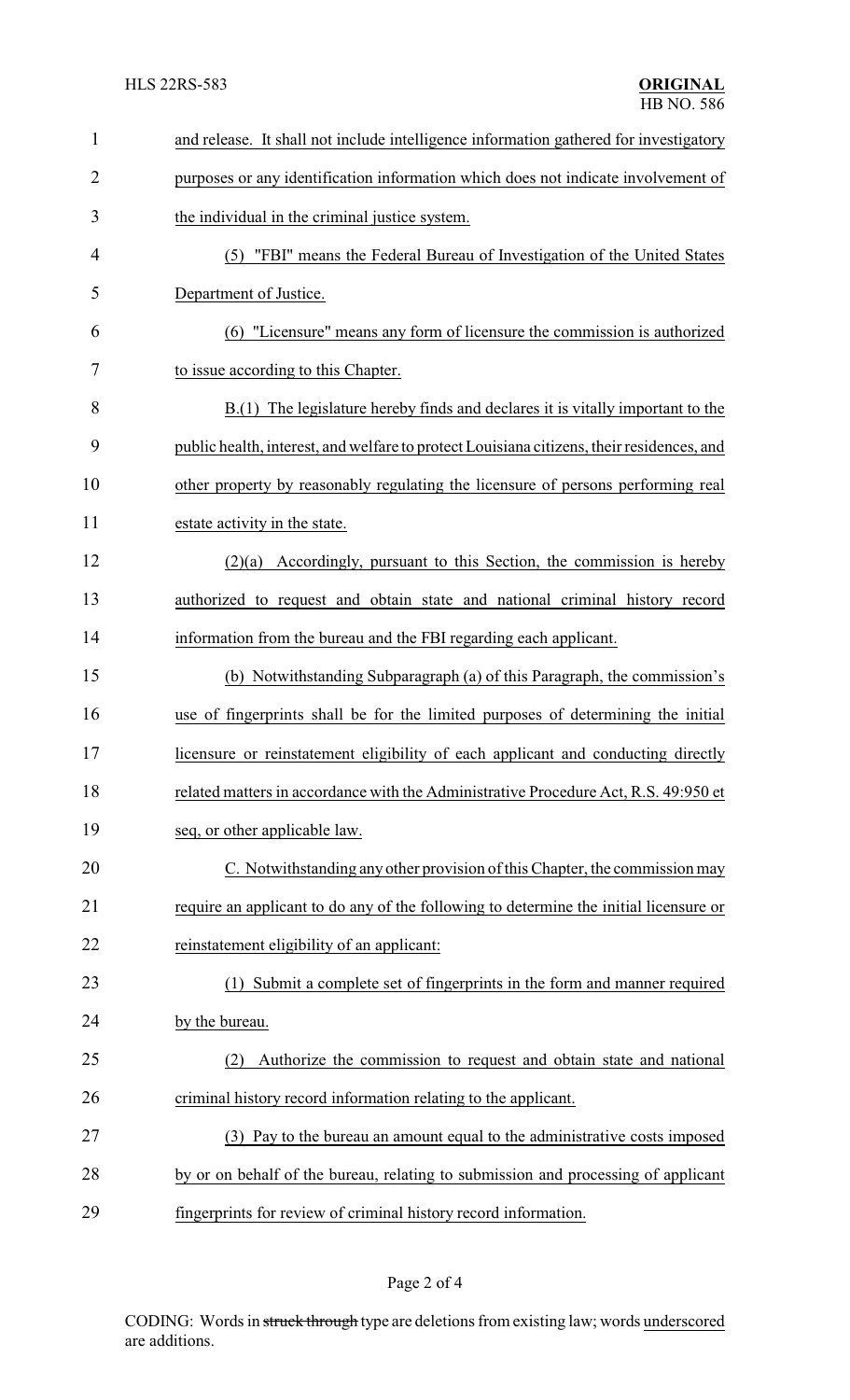| $\mathbf{1}$   | D. The commission is required to do all of the following relative to its                 |
|----------------|------------------------------------------------------------------------------------------|
| $\overline{2}$ | access, use, and maintenance of criminal history record information:                     |
| 3              | Prescribe a form to be completed by each applicant prior to any<br>(1)                   |
| 4              | fingerprint submission, which shall include all of the following at a minimum:           |
| 5              | An acknowledgment that fingerprints submitted to the bureau or<br>(a)                    |
| 6              | commission shall be used to check the national criminal history records maintained       |
| 7              | by the FBI.                                                                              |
| 8              | An inquiry requiring the applicant to specifically identify or state the<br>(b)          |
| 9              | specific reason he has submitted fingerprints to the bureau or commission.               |
| 10             | (c) A statement providing the procedure and contact information necessary                |
| 11             | to challenge the accuracy of information contained in the FBI identification record      |
| 12             | of the applicant.                                                                        |
| 13             | (d) Any other notice or information required by the bureau to be disclosed               |
| 14             | to an applicant prior to the submission of fingerprints.                                 |
| 15             | E.(1) Notwithstanding any other provision of this Section, this Section shall            |
| 16             | not apply to any licensee, who is licensed and in good standing with the commission,     |
| 17             | on or before December 31, 2022.                                                          |
| 18             | Notwithstanding Paragraph (1) of this Subsection, any real estate<br>(2)                 |
| 19             | salesperson licensed on or before December 31, 2022 who subsequently applies on          |
| 20             | or after January 1, 2023 either for initial licensure as a real estate broker or for the |
| 21             | reinstatement of any suspended or revoked license issued by the commission shall         |
| 22             | be subject to this Section.                                                              |
| 23             | (3) Every real estate salesperson who seeks licensure with the Commission                |
| 24             | shall consent to, pass, and pay the costs of a background check pursuant to R.S.         |
| 25             | 15:587.                                                                                  |
| 26             | Section 2. This Act shall become effective January 1, 2023.                              |